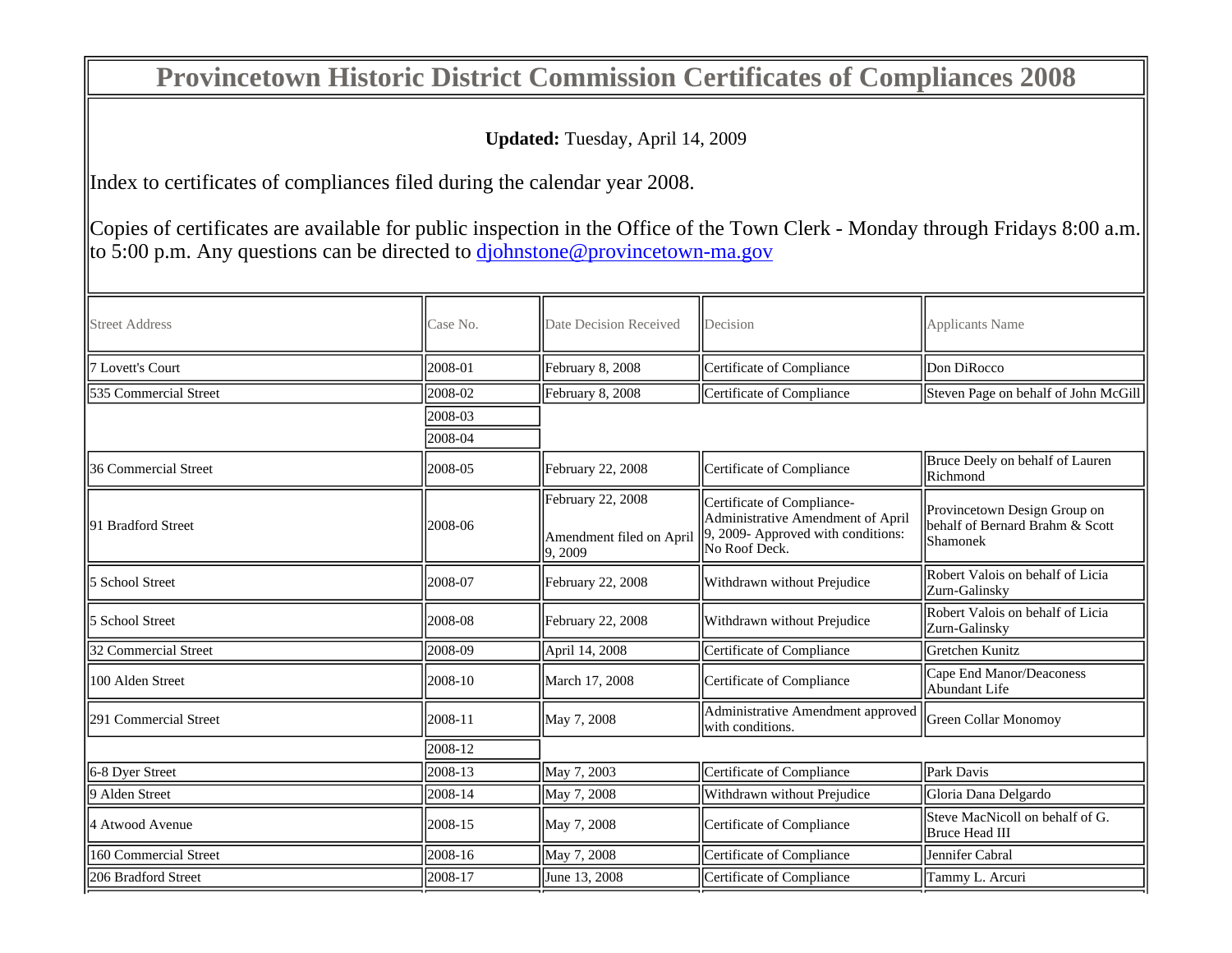| 142 Commercial Street #3        | 2008-18                               | June 6, 2008      | Certificate of Compliance          | John Reis on behalf of Charles<br>Stoviak                   |
|---------------------------------|---------------------------------------|-------------------|------------------------------------|-------------------------------------------------------------|
| 3 Young's Court                 | 2008-19                               | May 30, 2008      | Certificate of Compliance          | Deborah Paine, Inc. on behalf of<br>Oliver Kamm             |
| 333R Commercial Street          | 2008-20                               | May 30, 2008      | Withdrawn without Prejudice        | <b>Neil Kimball for Boatworks</b><br>Builiding, LLC         |
| 579 Commercial Street           | 2008-21                               | May 30, 2008      | Certificate of Compliance          | Mark Kinnane on behalf of Joseph<br>Realmuto                |
| 408 Commercial Street           | 2008-22                               | May 30, 2008      | Certificate of Compliance          | Meg Stewart & Maureen Wilson                                |
| 89 Franklin Street              | 2008-23                               | May 30, 2008      | Certificate of Compliance          | Doug Dolezal                                                |
| 7 Cottage Street                | 2008-24                               | August 22, 2008   | Certificate of Compliance          | Alan P. Dodge obo Peter Deveney                             |
| 189 Commercial Street           | 2008-25                               | August 18, 2008   | Certificate of Compliance          | Town of Provincetown                                        |
| 4 Atwood Avenue                 | 2008-26                               | August 22, 2008   | Certificate of Compliance          | Steve A McNicoll obo Bruce Head III                         |
| 333R Commercial Street          | 2008-27                               | October 28, 2008  | Certificate of Compliance          | Neal Kimball obo Boatwork Building<br><b>LLC</b>            |
| 31 Court Street                 | 2008-28                               | September 4, 2008 | Certificate of Compliance          | Cape Tip Construction obo Steve<br>Johnson                  |
| 8 Carver Street                 | 2008-29                               | September 4, 2008 | Certificate of Compliance          | David Sandborn                                              |
| 2 Carver Street                 | 2008-30                               | September 4, 2008 | Certificate of Compliance          | John Spazzarini                                             |
| 67 Commercial Street            | 2008-31                               | September 4, 2008 | Certificate of Compliance          | William Rogers obo Judy Mencher                             |
| 162 Commercial Street           | $*2006-86$<br>*previous<br>submission | October 6, 2008   | Denial of the request as presented | Gary Locke obo 162 Commercial<br><b>Street Realty Trust</b> |
| 1 Tremont Street                | 2008-32                               | October 6, 2008   | Certificate of Compliance          | Deborah Paine obo Tom Fielding                              |
| 371-373 Commercial Street       | 2008-33                               | October 6, 200    | Certificate of Compliance          | Berg Family Trust                                           |
| 3 Dyer Street                   | 2008-34                               | October 6, 2008   | Certificate of Compliance          | Mark Kinnane of behalf of Brad<br>Horner                    |
| 485 Commercial Street           | 2008-35                               | October 6, 2008   | Certificate of Compliance          | Joyce Holupka/Todd Silva                                    |
| 415 Commercial Street           | 2008-36                               | October 6, 2008   | Certificate of Compliance          | Robert Valois obo Warren Cresswell                          |
| 252 Commercial Street           | 2008-37                               | October 6, 2008   | Certificate of Compliance          | Robert Valois obo Vincent H. Duarte                         |
| 8 Montello Street               | 2008-38                               | October 6, 2008   | Certificate of Compliance          | Peter Page obo Hilda Neily                                  |
| 143-143A Bradford Street        | 2008-39                               | October 6, 2008   | Certificate of Compliance          | Derick Snare obo Cassandra Benson<br>& Geraldine Anathan    |
| 32 Bradford Street, Building #2 | 2008-40                               | October 6, 2008   | Certificate of Compliance          | Robert Valois obo Enco Realty, Inc.                         |
| 101 Bradford Street             | 2008-41                               | October 29, 2008  | Certificate of Compliance          | Keith C. Gilmore Enterprises obo<br>Tim Barry               |
| 447 Commercial Street           | 2008-42                               | October 29, 2008  | Certificate of Compliance          | Deborah Paine obo Katzel Nominee<br>Trust                   |